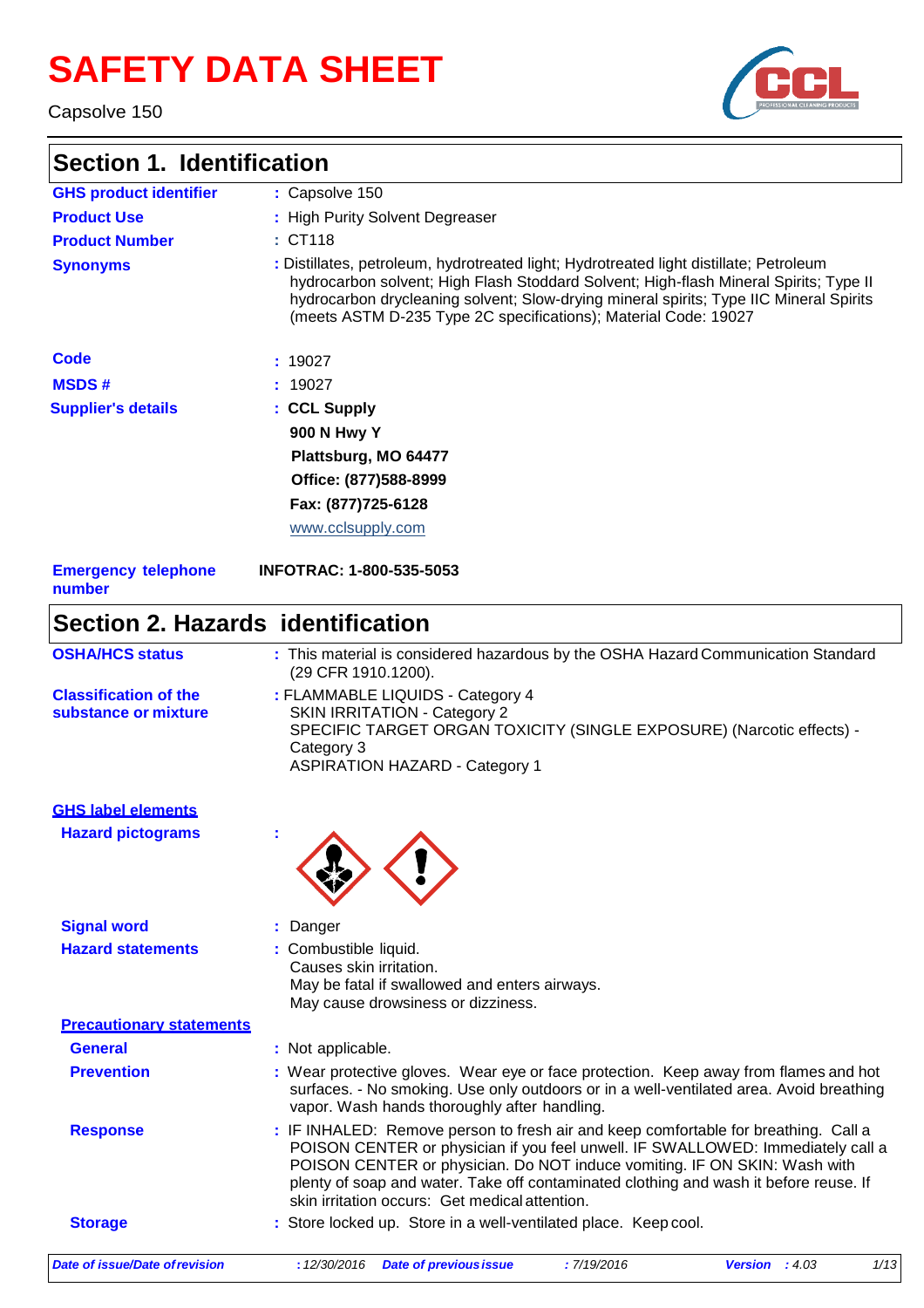### **Section 2. Hazards identification**

| <b>Disposal</b>                            | : Dispose of contents and container in accordance with all local, regional, national and<br>international regulations.                                                                                                                                          |
|--------------------------------------------|-----------------------------------------------------------------------------------------------------------------------------------------------------------------------------------------------------------------------------------------------------------------|
| <b>Supplemental label</b><br>elements      | : Avoid contact with skin and clothing. Wash thoroughly after handling.                                                                                                                                                                                         |
| <b>Hazards not otherwise</b><br>classified | : Static accumulating flammable liquid can become electrostatically charged even in<br>bonded and grounded equipment. Sparks may ignite liquid and vapor may cause flash<br>fire or explosion. Prolonged or repeated contact may dry skin and cause irritation. |
|                                            |                                                                                                                                                                                                                                                                 |

#### **Section 3. Composition/information on ingredients**

| <b>Substance/mixture</b>         | : Substance                                                                                                                                                                                                                                                                                                                                            |
|----------------------------------|--------------------------------------------------------------------------------------------------------------------------------------------------------------------------------------------------------------------------------------------------------------------------------------------------------------------------------------------------------|
| Other means of<br>identification | : Distillates, petroleum, hydrotreated light; Hydrotreated light distillate; Petroleum<br>hydrocarbon solvent; 140 Flash Solvent; High Flash Stoddard Solvent; High-flash<br>Mineral Spirits; Type II hydrocarbon drycleaning solvent; Slow-drying mineral spirits;<br>Type IIC Mineral Spirits (meets ASTM D-235 Type 2C specifications); Code: 19027 |

#### **CAS number/other identifiers**

| <b>CAS number</b>                      | $: 64742 - 47 - 8$  |               |                   |
|----------------------------------------|---------------------|---------------|-------------------|
| Ingredient name                        |                     | $\frac{9}{6}$ | <b>CAS number</b> |
| C9-C15 Cycloalkanes<br>C9-C15 Alkanes  |                     | 76.7<br>23.28 | $***$<br>$***$    |
| $* = \text{Various}$<br>$**$ = Mixture | $*** =$ Proprietary |               |                   |

Any concentration shown as a range is to protect confidentiality or is due to batch variation.

**There are no additional ingredients present which, within the current knowledge of the supplier and in the concentrations applicable, are classified as hazardous to health or the environment and hence require reporting in this section.**

**Occupational exposure limits, if available, are listed in Section 8.**

#### **Section 4. First aid measures**

| <b>Description of necessary first aid measures</b> |                                                                                                                                                                                                                                                                                                                                                                                                                                                                                                                                                                                                                                                                                                                                      |  |
|----------------------------------------------------|--------------------------------------------------------------------------------------------------------------------------------------------------------------------------------------------------------------------------------------------------------------------------------------------------------------------------------------------------------------------------------------------------------------------------------------------------------------------------------------------------------------------------------------------------------------------------------------------------------------------------------------------------------------------------------------------------------------------------------------|--|
| Eye contact                                        | : Immediately flush eyes with plenty of water, occasionally lifting the upper and lower<br>eyelids. Check for and remove any contact lenses. Continue to rinse for at least 10<br>minutes. Get medical attention.                                                                                                                                                                                                                                                                                                                                                                                                                                                                                                                    |  |
| <b>Inhalation</b>                                  | : Remove victim to fresh air and keep at rest in a position comfortable for breathing. If it<br>is suspected that fumes are still present, the rescuer should wear an appropriate mask<br>or self-contained breathing apparatus. If not breathing, if breathing is irregular or if<br>respiratory arrest occurs, provide artificial respiration or oxygen by trained personnel. It<br>may be dangerous to the person providing aid to give mouth-to-mouth resuscitation.<br>Get medical attention. If necessary, call a poison center or physician. If unconscious,<br>place in recovery position and get medical attention immediately. Maintain an open<br>airway. Loosen tight clothing such as a collar, tie, belt or waistband. |  |
| <b>Skin contact</b>                                | : Wash skin thoroughly with soap and water or use recognized skin cleanser. Remove<br>contaminated clothing and shoes. Continue to rinse for at least 10 minutes. Get<br>medical attention. Wash clothing before reuse. Clean shoes thoroughly before reuse.                                                                                                                                                                                                                                                                                                                                                                                                                                                                         |  |
| <b>Ingestion</b>                                   | : Get medical attention immediately. Call a poison center or physician. Wash out mouth<br>with water. Remove dentures if any. Remove victim to fresh air and keep at rest in a<br>position comfortable for breathing. Aspiration hazard if swallowed. Can enter lungs and<br>cause damage. Do not induce vomiting. If vomiting occurs, the head should be kept<br>low so that vomit does not enter the lungs. Never give anything by mouth to an<br>unconscious person. If unconscious, place in recovery position and get medical<br>attention immediately. Maintain an open airway. Loosen tight clothing such as a collar,<br>tie, belt or waistband.                                                                             |  |

**Most important symptoms/effects, acute and delayed Potential acute health effects**

*Date of issue/Date ofrevision* **:** *12/30/2016 Date of previousissue : 7/19/2016 Version : 4.03 2/13*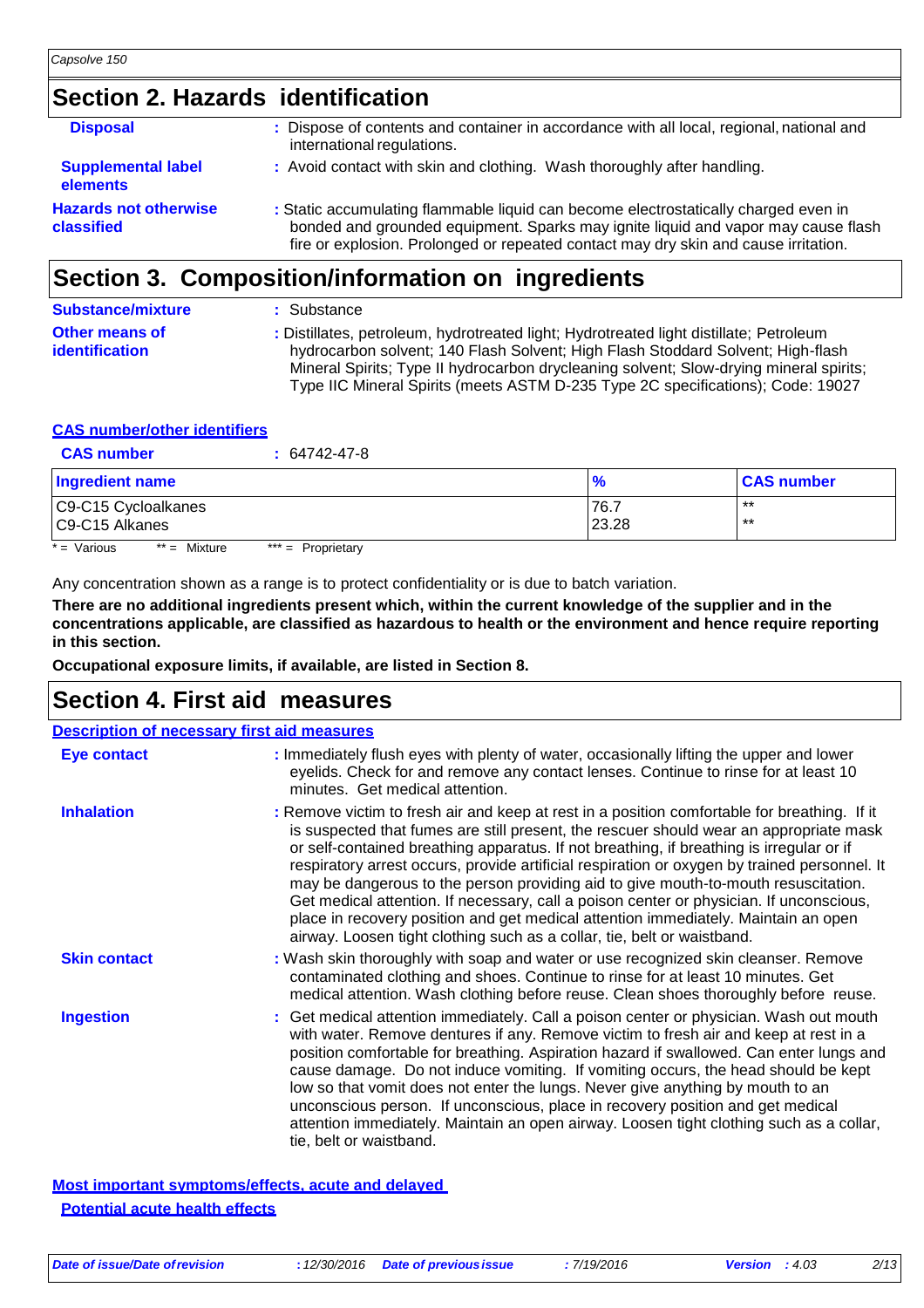|  |  |  | <b>Section 4. First aid measures</b> |
|--|--|--|--------------------------------------|
|--|--|--|--------------------------------------|

| <b>Eye contact</b>                  | : No known significant effects or critical hazards.                                                                                                                                                                                                                                                                                                                     |
|-------------------------------------|-------------------------------------------------------------------------------------------------------------------------------------------------------------------------------------------------------------------------------------------------------------------------------------------------------------------------------------------------------------------------|
| <b>Inhalation</b>                   | : Can cause central nervous system (CNS) depression. May cause drowsiness or<br>dizziness.                                                                                                                                                                                                                                                                              |
| <b>Skin contact</b>                 | : Causes skin irritation. Defatting to the skin.                                                                                                                                                                                                                                                                                                                        |
| <b>Ingestion</b>                    | : Can cause central nervous system (CNS) depression. May be fatal if swallowed and<br>enters airways.                                                                                                                                                                                                                                                                   |
| <b>Over-exposure signs/symptoms</b> |                                                                                                                                                                                                                                                                                                                                                                         |
| <b>Eye contact</b>                  | : Adverse symptoms may include the following:<br>pain or irritation<br>watering<br>redness                                                                                                                                                                                                                                                                              |
| <b>Inhalation</b>                   | : Adverse symptoms may include the following:<br>nausea or vomiting<br>headache<br>drowsiness/fatigue<br>dizziness/vertigo<br>unconsciousness                                                                                                                                                                                                                           |
| <b>Skin contact</b>                 | : Adverse symptoms may include the following:<br>irritation<br>redness<br>dryness<br>cracking                                                                                                                                                                                                                                                                           |
| <b>Ingestion</b>                    | : Adverse symptoms may include the following:<br>nausea or vomiting                                                                                                                                                                                                                                                                                                     |
|                                     | <u>Indication of immediate medical attention and special treatment needed. if necessary</u>                                                                                                                                                                                                                                                                             |
| <b>Notes to physician</b>           | : If ingested, this material presents a significant aspiration and chemical pneumonitis<br>hazard. Induction of emesis is not recommended. Consider activated charcoal and/or<br>gastric lavage. If patient is obtunded, protect the airway by cuffed endotracheal<br>intubation or by placement of the body in a Trendelenburg and left lateral decubitus<br>position. |
| <b>Specific treatments</b>          | : Treat symptomatically and supportively.                                                                                                                                                                                                                                                                                                                               |
| <b>Protection of first-aiders</b>   | : No action shall be taken involving any personal risk or without suitable training. If it is<br>suspected that gas or vapor is still present, the rescuer should wear an appropriate<br>mask or self-contained breathing apparatus. It may be dangerous to the person<br>providing aid to give mouth-to-mouth resuscitation.                                           |

#### **See toxicological information (Section 11)**

# **Section 5. Fire-fighting measures**

| <b>Extinguishing media</b>                           |                                                                                                                                                                                                                                                                                                                                                                                                                                                                                                                                                                                                                                           |
|------------------------------------------------------|-------------------------------------------------------------------------------------------------------------------------------------------------------------------------------------------------------------------------------------------------------------------------------------------------------------------------------------------------------------------------------------------------------------------------------------------------------------------------------------------------------------------------------------------------------------------------------------------------------------------------------------------|
| <b>Suitable extinguishing</b><br>media               | : Use caution when applying carbon dioxide in confined spaces.<br>SMALL FIRE: Steam, CO <sub>2</sub> , dry chemical or inert gas (e.g., nitrogen). LARGE FIRE:<br>Use foam, water fog or water spray. Water fog and spray are effective in cooling<br>containers and adjacent structures. However, water can cause frothing and/or may not<br>extinguish the fire. Water can be used to cool the external walls of vessels to prevent<br>excessive pressure, ignition or explosion.                                                                                                                                                       |
| <b>Unsuitable extinguishing</b><br>media             | : Do not use water jet.                                                                                                                                                                                                                                                                                                                                                                                                                                                                                                                                                                                                                   |
| <b>Specific hazards arising</b><br>from the chemical | : Combustible liquid. This product is a poor conductor of electricity and can become<br>electrostatically charged. If sufficient charge is accumulated, ignition of flammable<br>mixtures can occur. To reduce potential for static discharge, use proper bonding and<br>grounding procedures. This liquid may accumulate static electricity when filling properly<br>grounded containers. Static accumulation may be significantly increased by the<br>presence of small quantities of water or other contaminants. In a fire or if heated, a<br>pressure increase will occur and the container may burst, with the risk of a subsequent |
| <b>Date of issue/Date of revision</b>                | 3/13<br><b>Date of previous issue</b><br>: 7/19/2016<br>: 12/30/2016<br><b>Version</b> : $4.03$                                                                                                                                                                                                                                                                                                                                                                                                                                                                                                                                           |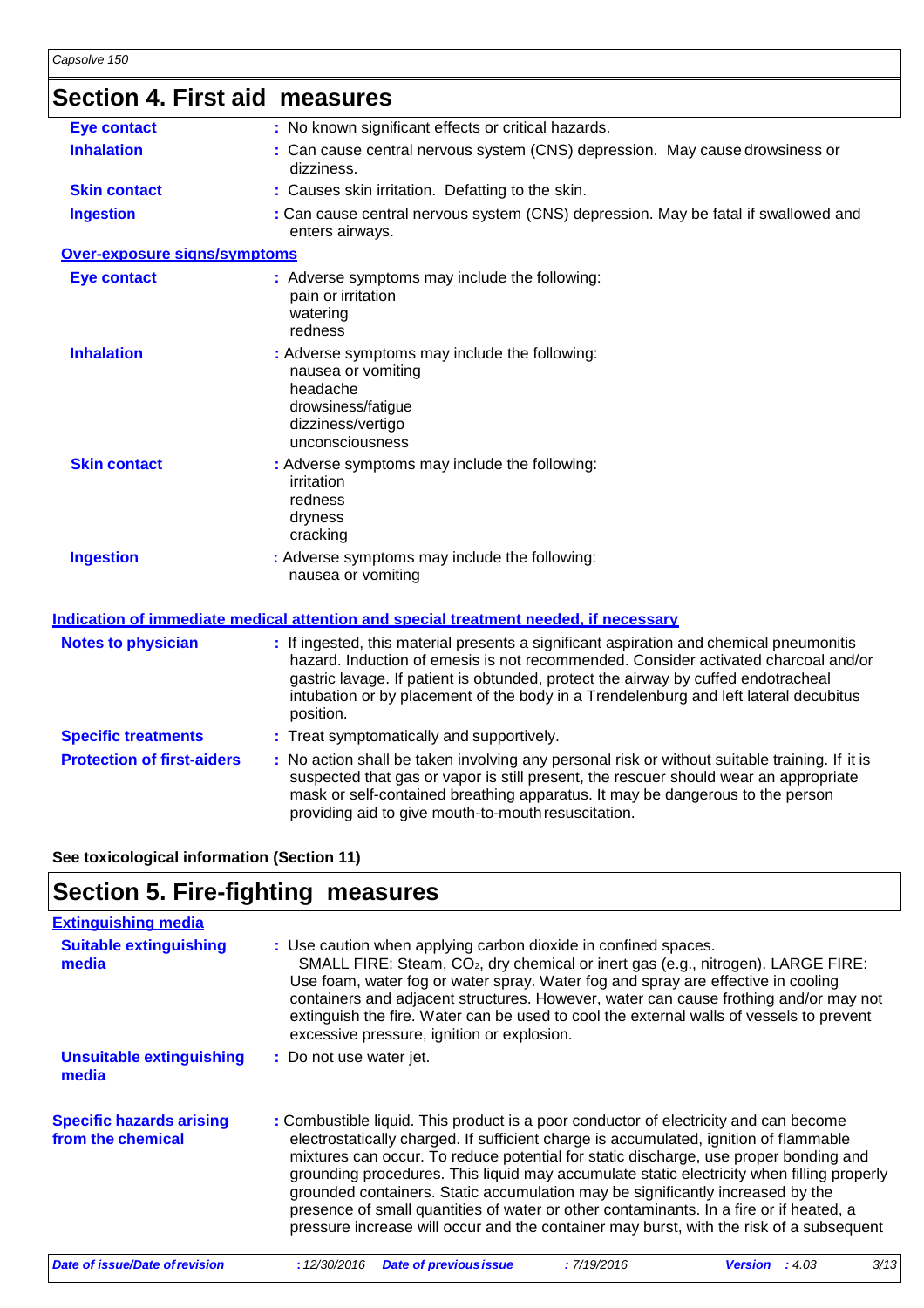### **Section 5. Fire-fighting measures**

| <b>Special protective</b><br>equipment for fire-fighters | : Fire-fighters should wear appropriate protective equipment and self-contained breathing<br>apparatus (SCBA) with a full face-piece operated in positive pressure mode.                                                                                                                                                                                                                                   |
|----------------------------------------------------------|------------------------------------------------------------------------------------------------------------------------------------------------------------------------------------------------------------------------------------------------------------------------------------------------------------------------------------------------------------------------------------------------------------|
| <b>Special protective actions</b><br>for fire-fighters   | : Promptly isolate the scene by removing all persons from the vicinity of the incident if<br>there is a fire. No action shall be taken involving any personal risk or without suitable<br>training. Move containers from fire area if this can be done without risk. Use water<br>spray to keep fire-exposed containers cool.                                                                              |
| <b>Hazardous thermal</b><br>decomposition products       | : Decomposition products may include the following materials:<br>carbon dioxide<br>carbon monoxide                                                                                                                                                                                                                                                                                                         |
|                                                          | explosion. The vapor/gas is heavier than air and will spread along the ground. Vapors<br>may accumulate in low or confined areas or travel a considerable distance to a source<br>of ignition and flash back. Runoff to sewer may create fire or explosion hazard. Fire<br>water contaminated with this material must be contained and prevented from being<br>discharged to any waterway, sewer or drain. |
|                                                          |                                                                                                                                                                                                                                                                                                                                                                                                            |

#### **Section 6. Accidental release measures**

|                                  | <b>Personal precautions, protective equipment and emergency procedures</b>                                                                                                                                                                                                                                                                                                                                                                                                                                                                                                                                                                                                                                                                                           |
|----------------------------------|----------------------------------------------------------------------------------------------------------------------------------------------------------------------------------------------------------------------------------------------------------------------------------------------------------------------------------------------------------------------------------------------------------------------------------------------------------------------------------------------------------------------------------------------------------------------------------------------------------------------------------------------------------------------------------------------------------------------------------------------------------------------|
| For non-emergency<br>personnel   | : No action shall be taken involving any personal risk or without suitable training.<br>Evacuate surrounding areas. Keep unnecessary and unprotected personnel from<br>entering. Do not touch or walk through spilled material. Shut off all ignition sources.<br>No flares, smoking or flames in hazard area. Avoid breathing vapor or mist. Provide<br>adequate ventilation. Wear appropriate respirator when ventilation is inadequate. Put<br>on appropriate personal protective equipment.                                                                                                                                                                                                                                                                      |
|                                  | For emergency responders: If specialized clothing is required to deal with the spillage, take note of any information in<br>Section 8 on suitable and unsuitable materials. See also the information in "For non-<br>emergency personnel".                                                                                                                                                                                                                                                                                                                                                                                                                                                                                                                           |
| <b>Environmental precautions</b> | : Avoid dispersal of spilled material and runoff and contact with soil, waterways, drains<br>and sewers. Inform the relevant authorities if the product has caused environmental<br>pollution (sewers, waterways, soil or air). Water polluting material. May be harmful to<br>the environment if released in large quantities.                                                                                                                                                                                                                                                                                                                                                                                                                                      |
|                                  | Methods and materials for containment and cleaning up                                                                                                                                                                                                                                                                                                                                                                                                                                                                                                                                                                                                                                                                                                                |
| <b>Small spill</b>               | : Stop leak if without risk. Move containers from spill area. Use spark-proof tools and<br>explosion-proof equipment. Absorb with an inert material and place in an appropriate<br>waste disposal container. Dispose of via a licensed waste disposal contractor.                                                                                                                                                                                                                                                                                                                                                                                                                                                                                                    |
| <b>Large spill</b>               | : Stop leak if without risk. Move containers from spill area. Use spark-proof tools and<br>explosion-proof equipment. Approach release from upwind. Prevent entry into sewers,<br>water courses, basements or confined areas. Wash spillages into an effluent treatment<br>plant or proceed as follows. Contain and collect spillage with non-combustible,<br>absorbent material e.g. sand, earth, vermiculite or diatomaceous earth and place in<br>container for disposal according to local regulations (see Section 13). Dispose of via a<br>licensed waste disposal contractor. Contaminated absorbent material may pose the<br>same hazard as the spilled product. Note: see Section 1 for emergency contact<br>information and Section 13 for waste disposal. |

# **Section 7. Handling and storage**

#### **Precautions for safe handling**

| <b>Protective measures</b> | : Put on appropriate personal protective equipment (see Section 8). Do not swallow.<br>Avoid contact with eyes, skin and clothing. Avoid breathing vapor or mist. Avoid<br>release to the environment. Use only with adequate ventilation. Wear appropriate<br>respirator when ventilation is inadequate. Do not enter storage areas and confined<br>spaces unless adequately ventilated. Keep in the original container or an approved<br>alternative made from a compatible material, kept tightly closed when not in use. Store<br>and use away from heat, sparks, open flame or any other ignition source. Use<br>explosion-proof electrical (ventilating, lighting and material handling) equipment. Use<br>only non-sparking tools. Empty containers retain product residue and can be hazardous. |
|----------------------------|---------------------------------------------------------------------------------------------------------------------------------------------------------------------------------------------------------------------------------------------------------------------------------------------------------------------------------------------------------------------------------------------------------------------------------------------------------------------------------------------------------------------------------------------------------------------------------------------------------------------------------------------------------------------------------------------------------------------------------------------------------------------------------------------------------|
|                            |                                                                                                                                                                                                                                                                                                                                                                                                                                                                                                                                                                                                                                                                                                                                                                                                         |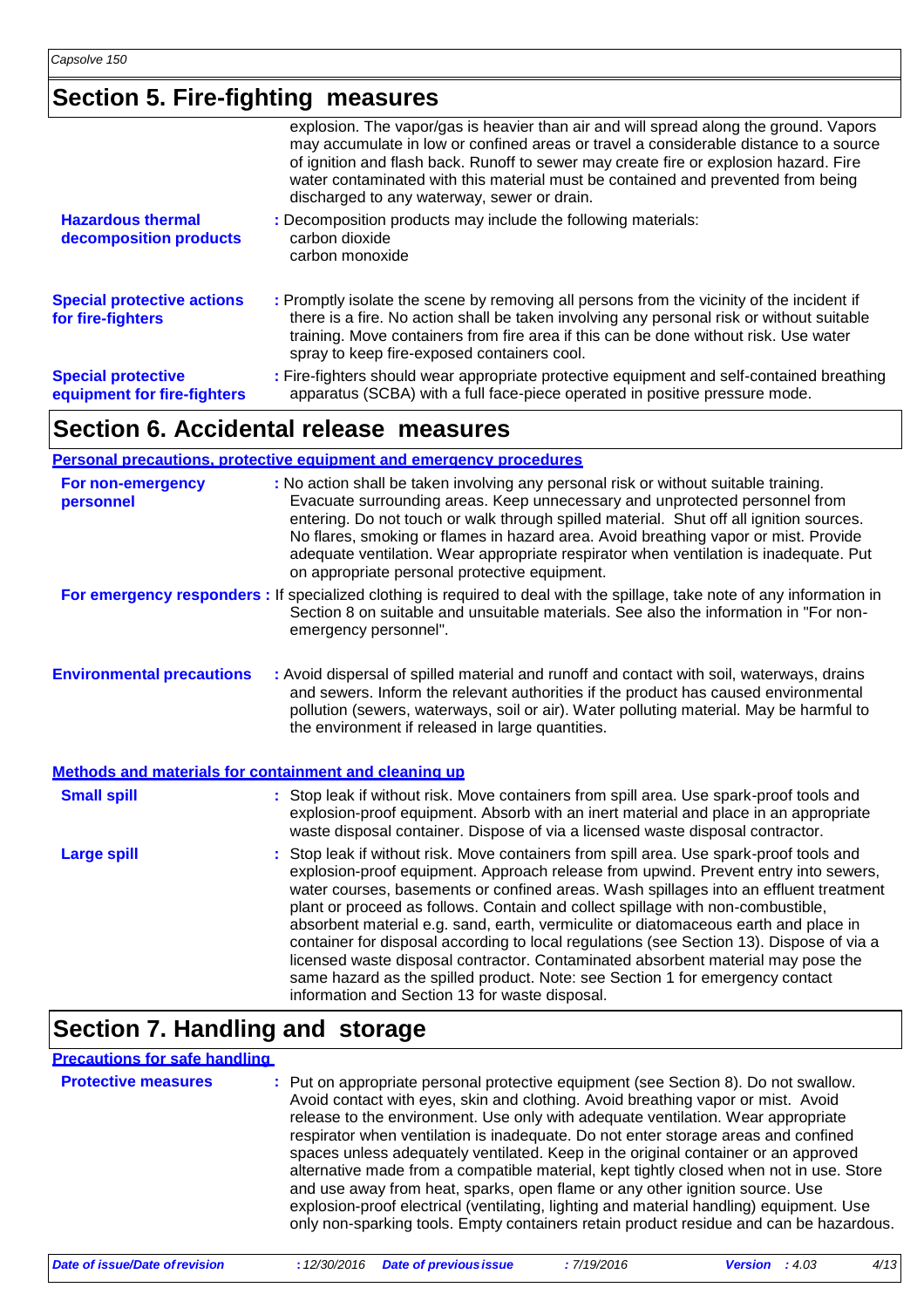### **Section 7. Handling and storage**

|                                                                           | Do not reuse container. Non equilibrium conditions may increase the fire hazard<br>associated with this product. Always bond receiving containers to the fill pipe before<br>and during loading. Always confirm that receiving container is properly grounded.<br>Bonding and grounding alone may be inadequate to eliminate fire and explosion<br>hazards. Carefully review operations that may increase the risks such as tank and<br>container filling, tank cleaning, sampling, gauging, loading, filtering, mixing, agitation, etc.<br>In addition to bonding and grounding, efforts to mitigate the hazards may include, but<br>are not limited to, ventilation, inerting and/or reduction of transfer velocities.<br>Always keep nozzle in contact with the container throughout the loading process. Do<br>NOT fill any portable container in or on a vehicle. |
|---------------------------------------------------------------------------|------------------------------------------------------------------------------------------------------------------------------------------------------------------------------------------------------------------------------------------------------------------------------------------------------------------------------------------------------------------------------------------------------------------------------------------------------------------------------------------------------------------------------------------------------------------------------------------------------------------------------------------------------------------------------------------------------------------------------------------------------------------------------------------------------------------------------------------------------------------------|
| <b>Advice on general</b><br>occupational hygiene                          | : Eating, drinking and smoking should be prohibited in areas where this material is<br>handled, stored and processed. Workers should wash hands and face before eating,<br>drinking and smoking. Remove contaminated clothing and protective equipment before<br>entering eating areas. See also Section 8 for additional information on hygiene<br>measures.                                                                                                                                                                                                                                                                                                                                                                                                                                                                                                          |
| <b>Conditions for safe storage,</b><br>including any<br>incompatibilities | : Store in accordance with local regulations. Store in a segregated and approved area.<br>Store in original container protected from direct sunlight in a dry, cool and well-ventilated<br>area, away from incompatible materials (see Section 10) and food and drink. Store<br>locked up. Eliminate all ignition sources. Separate from oxidizing materials. Keep<br>container tightly closed and sealed until ready for use. Containers that have been<br>opened must be carefully resealed and kept upright to prevent leakage. Do not store in<br>unlabeled containers. Use appropriate containment to avoid environmental<br>contamination. Store in original container, keep closed in a secure location.<br>Bulk Storage Conditions: Maintain all storage tanks in accordance with applicable                                                                   |
|                                                                           | regulations. Use necessary controls to monitor tank inventories. Inspect all storage<br>tanks on a periodic basis. Test tanks and associated piping for tightness. Maintain the<br>automatic leak detection devices to assure proper working condition.<br>Head spaces in tanks and other containers may contain a mixture of air and vapor in                                                                                                                                                                                                                                                                                                                                                                                                                                                                                                                         |
|                                                                           | the flammable range. Vapor may be ignited by static discharge. Storage area must<br>meet OSHA requirements and applicable fire codes. Additional information regarding<br>the design and control of hazards associated with the handling and storage of<br>flammable and combustible liquids may be found in professional and industrial<br>documents including, but not limited to, the National Fire Protection Association (NFPA)<br>publications NFPA 30 ("Flammable and Combustible Liquid Code"), NFPA 77<br>("Recommended Practice on Static Electricity") and the American Petroleum Institute<br>(API) Recommended Practice 2003, ("Protection Against Ignitions Arising Out of Static,<br>Lightning, and Stray Currents").                                                                                                                                   |

### **Section 8. Exposure controls/personal protection**

#### **Control parameters**

#### **Occupational exposure limits**

| <b>Ingredient name</b> | <b>Exposure limits</b>                                                                                                                                                                                                                                                                                                                                                                                                                                 |
|------------------------|--------------------------------------------------------------------------------------------------------------------------------------------------------------------------------------------------------------------------------------------------------------------------------------------------------------------------------------------------------------------------------------------------------------------------------------------------------|
| C9-C15 Cycloalkanes    | <b>ACGIH TLV (United States).</b><br>TWA: 400 ppm 8 hours. Form:<br>Methylcyclohexane                                                                                                                                                                                                                                                                                                                                                                  |
| C9-C15 Alkanes         | None.                                                                                                                                                                                                                                                                                                                                                                                                                                                  |
| Capsolve 150           | <b>ACGIH TLV (United States)</b><br>179 ppm (1200 mg/m <sup>3</sup> ) 8 hour(s)<br>Notes: The TLV for the hydrocarbon solvent is based on<br>the procedure described in Appendix H ("Reciprocal<br>Calculations Method for Certain Refined Hydrocarbon<br>Solvent Vapors") of the ACGIH TLVs ® and BEIs®<br>guidelines. The GGVmixture (ACGIH TLV) is based on<br>Column B (McKee et al., 2005) of Table 1 ("Group<br>Guidance Values") of Appendix H. |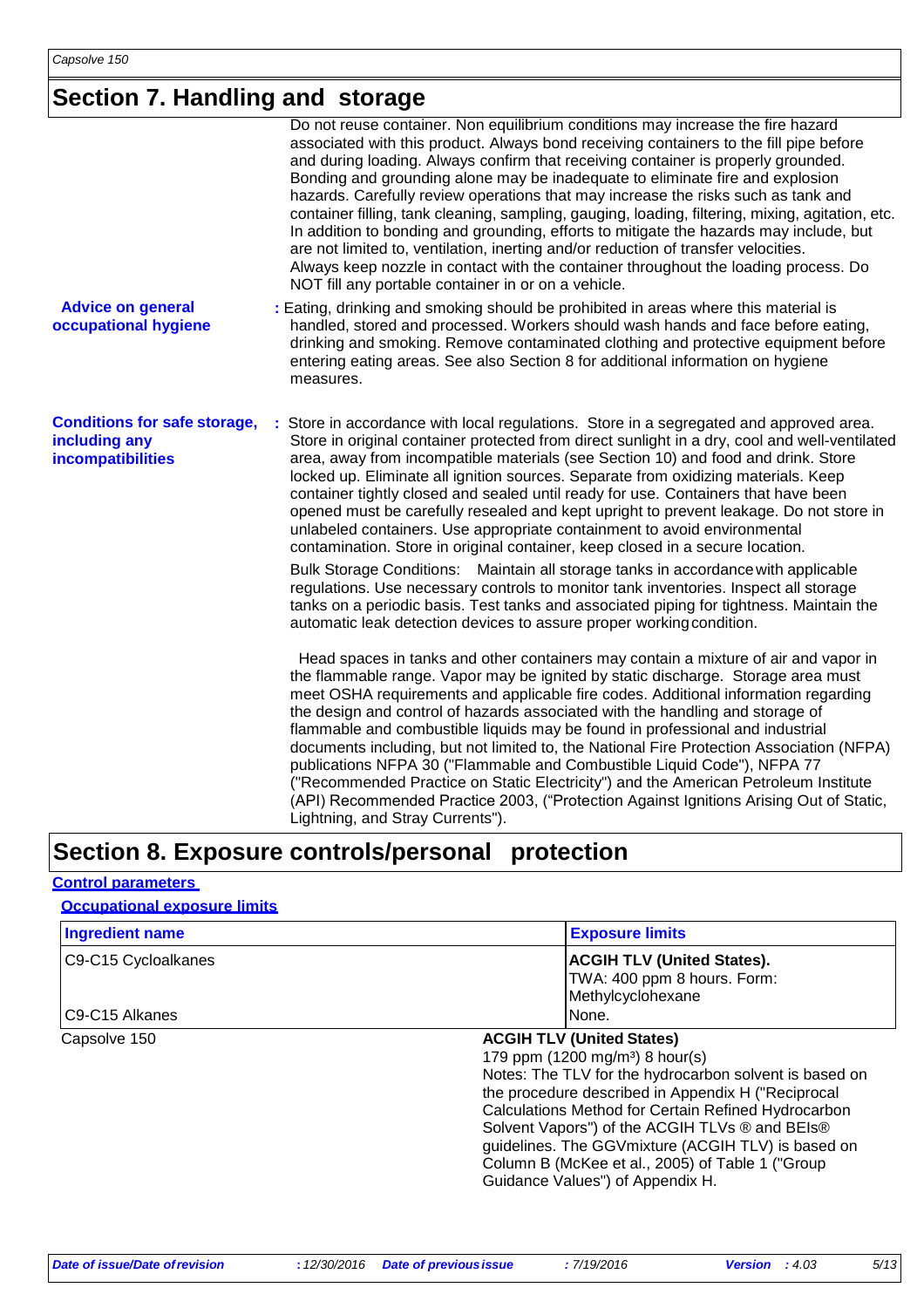### **Section 8. Exposure controls/personal protection**

| <b>Appropriate engineering</b><br><b>controls</b> | : Use only with adequate ventilation. Use process enclosures, local exhaust ventilation or<br>other engineering controls to keep worker exposure to airborne contaminants below any<br>recommended or statutory limits. The engineering controls also need to keep gas,<br>vapor or dust concentrations below any lower explosive limits. Use explosion-proof<br>ventilation equipment.                                                                                                                                                                                                                                                                                                                                                                                         |
|---------------------------------------------------|---------------------------------------------------------------------------------------------------------------------------------------------------------------------------------------------------------------------------------------------------------------------------------------------------------------------------------------------------------------------------------------------------------------------------------------------------------------------------------------------------------------------------------------------------------------------------------------------------------------------------------------------------------------------------------------------------------------------------------------------------------------------------------|
| <b>Environmental exposure</b><br>controls         | : Emissions from ventilation or work process equipment should be checked to ensure<br>they comply with the requirements of environmental protection legislation. In some<br>cases, vapor controls, filters or engineering modifications to the process equipment will<br>be necessary to reduce emissions to acceptable levels.                                                                                                                                                                                                                                                                                                                                                                                                                                                 |
| <b>Individual protection measures</b>             |                                                                                                                                                                                                                                                                                                                                                                                                                                                                                                                                                                                                                                                                                                                                                                                 |
| <b>Hygiene measures</b>                           | : Wash hands, forearms and face thoroughly after handling chemical products, before<br>eating, smoking and using the lavatory and at the end of the working period.<br>Appropriate techniques should be used to remove potentially contaminated clothing.<br>Wash contaminated clothing before reusing. Ensure that eyewash stations and safety<br>showers are close to the workstation location.                                                                                                                                                                                                                                                                                                                                                                               |
| <b>Eye/face protection</b>                        | : Safety glasses equipped with side shields are recommended as minimum protection in<br>industrial settings. If contact is possible, the following protection should be worn, unless<br>the assessment indicates a higher degree of protection: chemical splash goggles.<br>Safety eyewear complying with an approved standard should be used when a risk<br>assessment indicates this is necessary to avoid exposure to liquid splashes, mists,<br>gases or dusts. If inhalation hazards exist, a full-face respirator may be required<br>instead.                                                                                                                                                                                                                             |
| <b>Skin protection</b>                            |                                                                                                                                                                                                                                                                                                                                                                                                                                                                                                                                                                                                                                                                                                                                                                                 |
| <b>Hand protection</b>                            | : Avoid skin contact with liquid. Chemical-resistant gloves complying with an approved<br>standard should be worn at all times when handling chemical products if a risk<br>assessment indicates this is necessary. Recommended: Heavy duty, industrial grade<br>chemically resistant gloves constructed of nitrile, neoprene, polyethylene,<br>fluoroelastomer rubber or polyvinyl chloride as approved by glove manufacturer.<br>Considering the parameters specified by the glove manufacturer, check during use that<br>the gloves are still retaining their protective properties. It should be noted that the time<br>to breakthrough for any glove material may be different for different glove<br>manufacturers. Leather gloves are not protective for liquid contact. |
| <b>Body protection</b>                            | : Personal protective equipment for the body should be selected based on the task being<br>performed and the risks involved and should be approved by a specialist before<br>handling this product.                                                                                                                                                                                                                                                                                                                                                                                                                                                                                                                                                                             |
| <b>Other skin protection</b>                      | : Avoid skin contact with liquid. Appropriate footwear and any additional skin protection<br>measures should be selected based on the task being performed and the risks involved<br>and should be approved by a specialist before handling this product. Leather boots are<br>not protective for liquid contact.                                                                                                                                                                                                                                                                                                                                                                                                                                                               |
| <b>Respiratory protection</b>                     | : Avoid inhalation of gases, vapors, mists or dusts. Use a properly fitted, air-purifying or<br>supplied-air respirator complying with an approved standard if a risk assessment<br>indicates this is necessary. Respirator selection must be based on known or anticipated<br>exposure levels, the hazards of the product and the safe working limits of the selected<br>respirator. If an air purifying respirator is appropriate, use one equipped with cartridges<br>rated for organic vapors.                                                                                                                                                                                                                                                                              |

# **Section 9. Physical and chemical properties**

| <b>Appearance</b>       |                                                                           |
|-------------------------|---------------------------------------------------------------------------|
| <b>Physical state</b>   | $:$ Liquid.                                                               |
| <b>Color</b>            | : Transparent, colorless.                                                 |
| <b>Odor</b>             | : Characteristic hydrocarbon solvent odor.                                |
| pH                      | : Not available.                                                          |
| <b>Melting point</b>    | : $-49^{\circ}$ C ( $-56.2^{\circ}$ F)                                    |
| <b>Boiling point</b>    | : 194 to 204 °C (381.2 to 399.2 °F)                                       |
| <b>Flash point</b>      | : Closed cup: $66^{\circ}$ C (150.8 $^{\circ}$ F) [Tagliabue (ASTM D-56)] |
| <b>Evaporation rate</b> | $:$ <1 (n-butyl acetate. = 1)                                             |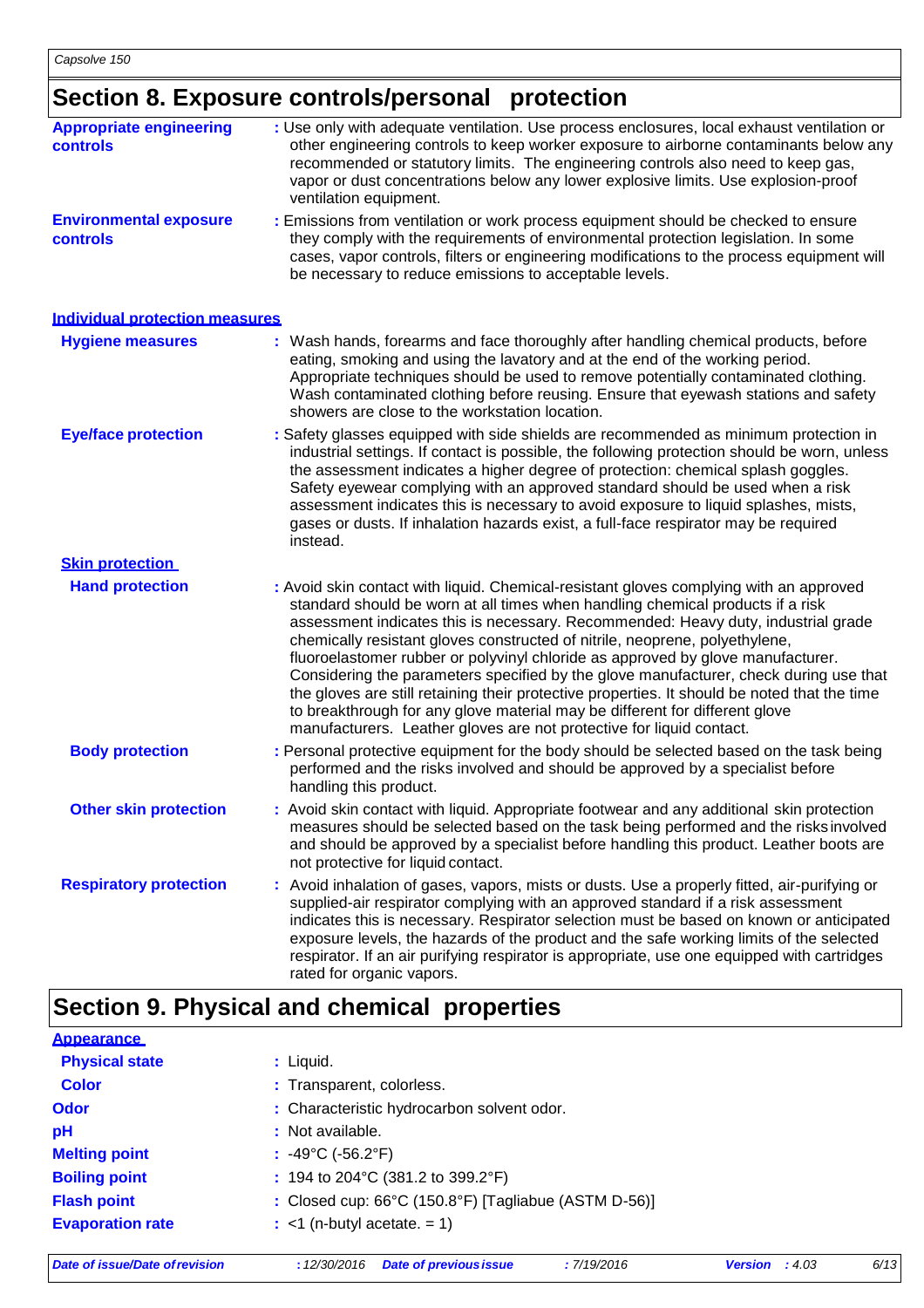### **Section 9. Physical and chemical properties**

| Lower and upper explosive<br>(flammable) limits | $:$ Lower: $0.8\%$<br>Upper: 6%                                 |
|-------------------------------------------------|-----------------------------------------------------------------|
| <b>Vapor pressure</b>                           | $: 0.067$ kPa (0.5 mm Hg) [room temperature]                    |
| <b>Vapor density</b>                            | : $>1$ [Air = 1]                                                |
| <b>Relative density</b>                         | : 0.8                                                           |
| <b>Density Ibs/gal</b>                          | : Estimated 6.67 lbs/gal                                        |
| <b>Gravity, °API</b>                            | $:$ Estimated 45 $@$ 60 F                                       |
| <b>Solubility</b>                               | : Very slightly soluble in the following materials: cold water. |
| <b>Solubility in water</b>                      | : $1.5$ g/l                                                     |
| <b>Auto-ignition temperature</b>                | : >220°C (>428°F)                                               |
| <b>Conductivity</b>                             | : <5 picosiemens/meter (unadditized)                            |

# **Section 10. Stability and reactivity**

| <b>Reactivity</b>                                   | : Not expected to be Explosive, Self-Reactive, Self-Heating, or an Organic Peroxide<br>under US GHS Definition(s).                                                                                                                                                                       |
|-----------------------------------------------------|------------------------------------------------------------------------------------------------------------------------------------------------------------------------------------------------------------------------------------------------------------------------------------------|
| <b>Chemical stability</b>                           | : The product is stable.                                                                                                                                                                                                                                                                 |
| <b>Possibility of hazardous</b><br><b>reactions</b> | : Under normal conditions of storage and use, hazardous reactions will not occur.                                                                                                                                                                                                        |
| <b>Conditions to avoid</b>                          | : Avoid all possible sources of ignition (spark or flame). Do not pressurize, cut, weld,<br>braze, solder, drill, grind or expose containers to heat or sources of ignition. Do not<br>allow vapor to accumulate in low or confined areas. Do not store with strong oxidizing<br>agents. |
| <b>Incompatible materials</b>                       | : Reactive or incompatible with the following materials:<br>oxidizing materials                                                                                                                                                                                                          |
| <b>Hazardous decomposition</b><br>products          | : Under normal conditions of storage and use, hazardous decomposition products should<br>not be produced.                                                                                                                                                                                |

#### not be produced.

### **Section 11. Toxicological information**

| Information on toxicological effects |                                                                                                                                                                                                                                                                                                                                                |
|--------------------------------------|------------------------------------------------------------------------------------------------------------------------------------------------------------------------------------------------------------------------------------------------------------------------------------------------------------------------------------------------|
| <b>Acute toxicity</b>                |                                                                                                                                                                                                                                                                                                                                                |
| Not available.                       |                                                                                                                                                                                                                                                                                                                                                |
| <b>Conclusion/Summary</b>            | : C9-C15 Alkanes: In animal studies utilizing mineral spirits containing up to 22%<br>aromatics indicated that the acute central nervous system effects are reversible. Based<br>on existing animal studies, the potential for persistent effects is not clear.                                                                                |
| <b>Irritation/Corrosion</b>          |                                                                                                                                                                                                                                                                                                                                                |
| Not available.                       |                                                                                                                                                                                                                                                                                                                                                |
| <b>Skin</b>                          | : C9-C15 Alkanes: Primary dermal irritation studies (four hour exposure) in rabbits<br>utilizing mineral spirits containing less than 2% aromatics resulted in slight to moderate<br>skin irritation. In humans, mineral spirits have produced slight to moderate skin irritation<br>particularly with evaporation from the skin is prevented. |
| <b>Eyes</b>                          | : No additional information.                                                                                                                                                                                                                                                                                                                   |
| <b>Respiratory</b>                   | : C9-C15 Alkanes: Animal studies have demonstrated that mineral spirits produced mild<br>respiratory tract irritation at elevated concentrations. Also, sensory respiratory tract<br>irritation was evident by reduced breathing rates in the test animals in certain studies.                                                                 |
| <b>Sensitization</b>                 |                                                                                                                                                                                                                                                                                                                                                |
| Not available.                       |                                                                                                                                                                                                                                                                                                                                                |
|                                      |                                                                                                                                                                                                                                                                                                                                                |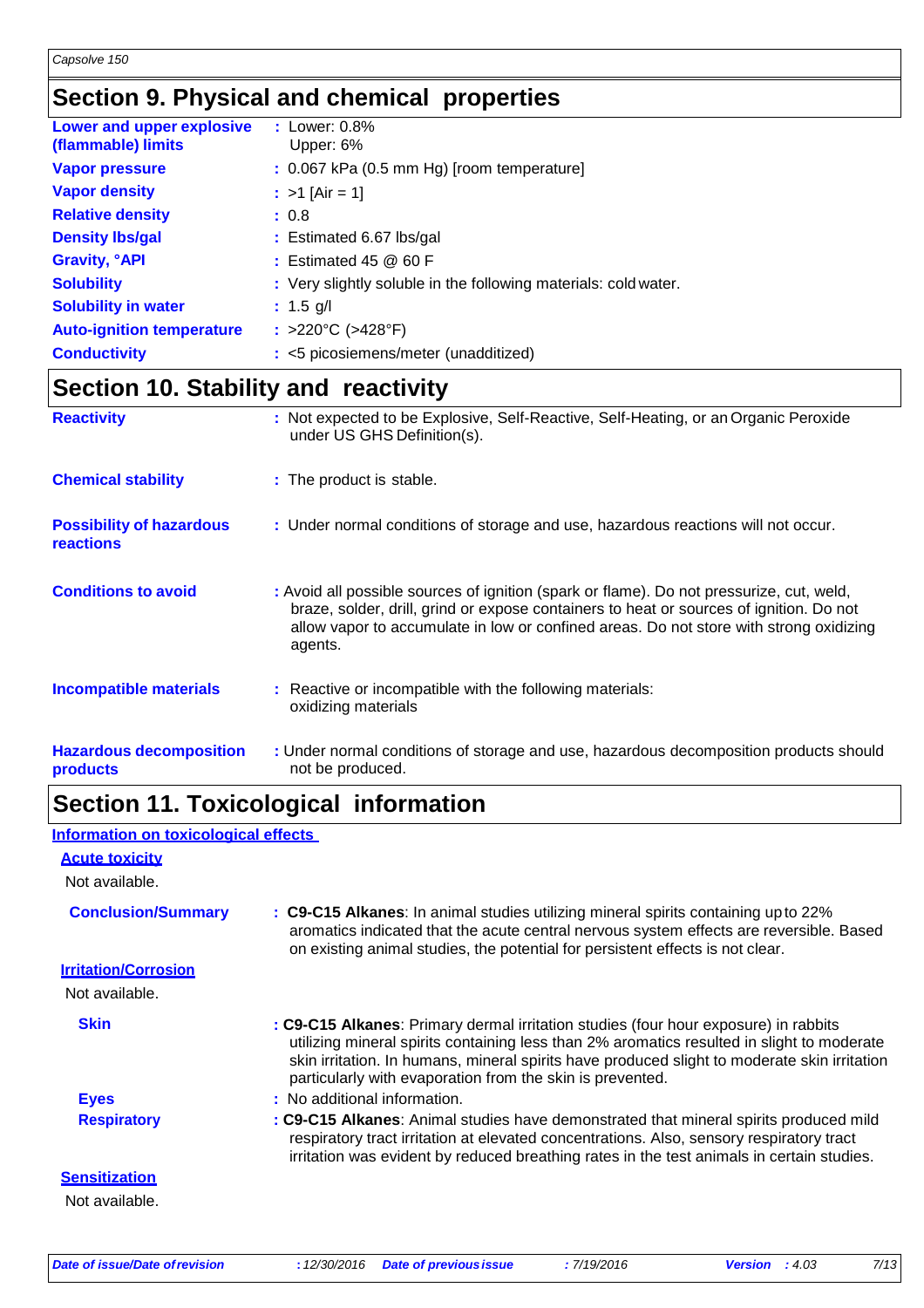# **Section 11. Toxicological information**

| <b>Skin</b>                                      | : C9-C15 Alkanes: In animal studies utilizing mineral spirits containing up to 18%,<br>aromatics skin sensitization is not evident.                                                                                                                                                                                                                                                                                                                                                                                                                                                                                                                                                                                                                |                 |                             |                      |
|--------------------------------------------------|----------------------------------------------------------------------------------------------------------------------------------------------------------------------------------------------------------------------------------------------------------------------------------------------------------------------------------------------------------------------------------------------------------------------------------------------------------------------------------------------------------------------------------------------------------------------------------------------------------------------------------------------------------------------------------------------------------------------------------------------------|-----------------|-----------------------------|----------------------|
| <b>Respiratory</b>                               | : No additional information.                                                                                                                                                                                                                                                                                                                                                                                                                                                                                                                                                                                                                                                                                                                       |                 |                             |                      |
| <b>Mutagenicity</b>                              |                                                                                                                                                                                                                                                                                                                                                                                                                                                                                                                                                                                                                                                                                                                                                    |                 |                             |                      |
| Not available.                                   |                                                                                                                                                                                                                                                                                                                                                                                                                                                                                                                                                                                                                                                                                                                                                    |                 |                             |                      |
| <b>Conclusion/Summary</b>                        | : C9-C15 Alkanes: In vivo and in vitro studies on mineral spirits containing up to 22 %<br>aromatics indicate that these products are not genotoxic.                                                                                                                                                                                                                                                                                                                                                                                                                                                                                                                                                                                               |                 |                             |                      |
| <b>Carcinogenicity</b><br>Not available.         |                                                                                                                                                                                                                                                                                                                                                                                                                                                                                                                                                                                                                                                                                                                                                    |                 |                             |                      |
| <b>Conclusion/Summary</b>                        | : C9-C15 Alkanes: The National Toxicology Program (NTP) conducted two-year<br>carcinogenicity studies in rats and mice with Stoddard Solvent IIC (less than 2%<br>aromatics). The studies indicated that there was some evidence of carcinogenic activity<br>in male rats (adrenal medulla neoplasms and renal tubule adenoma) but no evidence of<br>carcinogenic activity in female rats. Further, there was equivocal evidence of<br>carcinogenic activity in female mice (hepatocellular adenoma) but no evidence of<br>carcinogenic activity in male mice. A low carcinogenic potential is suggested by a lack of<br>genotoxic potential identified in in vivo and in vitro genetic toxicity tests (with and without<br>metabolic activation). |                 |                             |                      |
| <b>Reproductive toxicity</b>                     |                                                                                                                                                                                                                                                                                                                                                                                                                                                                                                                                                                                                                                                                                                                                                    |                 |                             |                      |
| Not available.                                   |                                                                                                                                                                                                                                                                                                                                                                                                                                                                                                                                                                                                                                                                                                                                                    |                 |                             |                      |
| <b>Conclusion/Summary</b>                        | : C9-C15 Alkanes: There were no treatment-related effects on pregnancy rate, mortality<br>or gross post mortem observations in animal studies utilizing mineral spirits containing<br>less than 2% aromatics.                                                                                                                                                                                                                                                                                                                                                                                                                                                                                                                                      |                 |                             |                      |
| <b>Teratogenicity</b><br>Not available.          |                                                                                                                                                                                                                                                                                                                                                                                                                                                                                                                                                                                                                                                                                                                                                    |                 |                             |                      |
| <b>Conclusion/Summary</b>                        | : C9-C15 Alkanes: There were no treatment-related effects on pregnancy rate, mortality<br>or gross post mortem observations in animal studies utilizing mineral spirits containing<br>less than 2% aromatics.                                                                                                                                                                                                                                                                                                                                                                                                                                                                                                                                      |                 |                             |                      |
| Specific target organ toxicity (single exposure) |                                                                                                                                                                                                                                                                                                                                                                                                                                                                                                                                                                                                                                                                                                                                                    |                 |                             |                      |
| <b>Name</b>                                      |                                                                                                                                                                                                                                                                                                                                                                                                                                                                                                                                                                                                                                                                                                                                                    | <b>Category</b> | <b>Route of</b><br>exposure | <b>Target organs</b> |

| $\cdots$ |  |  |  |
|----------|--|--|--|
|          |  |  |  |
|          |  |  |  |
|          |  |  |  |
|          |  |  |  |

C9-C15 Cycloalkanes

### C9-C15 Alkanes

#### **Specific target organ toxicity (repeated exposure)**

Not available.

#### **Aspiration hazard**

| <b>Name</b>         | ⊺Result                               |
|---------------------|---------------------------------------|
| C9-C15 Cycloalkanes | <b>ASPIRATION HAZARD - Category 1</b> |
| C9-C15 Alkanes      | <b>ASPIRATION HAZARD - Category 1</b> |

Category 3 Category 3

Not applicable. Not applicable. Narcotic effects Narcotic effects

| <b>Information on the likely</b> |  |
|----------------------------------|--|
| routes of exposure               |  |

**:** Routes of entry anticipated: Oral, Dermal, Inhalation.

**routes of exposure**

| <b>Potential acute health effects</b> |                                                                                                       |
|---------------------------------------|-------------------------------------------------------------------------------------------------------|
| Eye contact                           | : No known significant effects or critical hazards.                                                   |
| <b>Inhalation</b>                     | : Can cause central nervous system (CNS) depression. May cause drowsiness or<br>dizziness.            |
| <b>Skin contact</b>                   | : Causes skin irritation. Defatting to the skin.                                                      |
| <b>Ingestion</b>                      | : Can cause central nervous system (CNS) depression. May be fatal if swallowed and<br>enters airways. |

#### **Symptoms related to the physical, chemical and toxicological characteristics**

| Date of issue/Date of revision | : 12/30/2016 Date of previous issue | : 7/19/2016 | <b>Version</b> : $4.03$ | 8/13 |
|--------------------------------|-------------------------------------|-------------|-------------------------|------|
|                                |                                     |             |                         |      |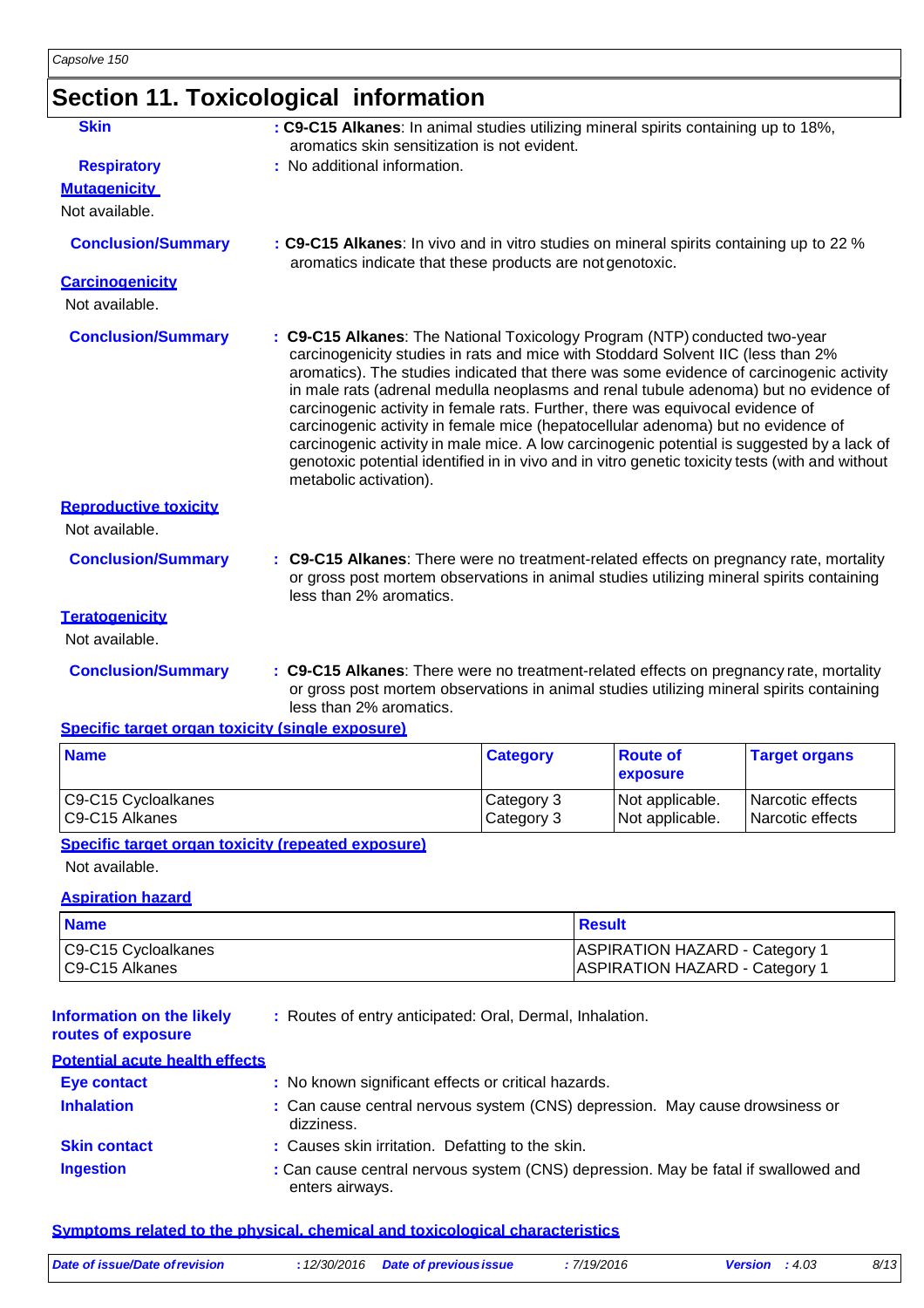# **Section 11. Toxicological information**

| <b>Eye contact</b>                           | : Adverse symptoms may include the following:<br>pain or irritation<br>watering<br>redness                                                    |
|----------------------------------------------|-----------------------------------------------------------------------------------------------------------------------------------------------|
| <b>Inhalation</b>                            | : Adverse symptoms may include the following:<br>nausea or vomiting<br>headache<br>drowsiness/fatigue<br>dizziness/vertigo<br>unconsciousness |
| <b>Skin contact</b>                          | : Adverse symptoms may include the following:<br>irritation<br>redness<br>dryness<br>cracking                                                 |
| <b>Ingestion</b>                             | : Adverse symptoms may include the following:<br>nausea or vomiting                                                                           |
|                                              | Delaved and immediate effects and also chronic effects from short and long term exposure                                                      |
| <b>Short term exposure</b>                   |                                                                                                                                               |
| <b>Potential immediate</b><br>effects        | : Not available.                                                                                                                              |
| <b>Potential delayed effects</b>             | : Not available.                                                                                                                              |
| Long term exposure                           |                                                                                                                                               |
| <b>Potential immediate</b><br><b>effects</b> | : Not available.                                                                                                                              |
| <b>Potential delayed effects</b>             | : Not available.                                                                                                                              |
| <b>Potential chronic health effects</b>      |                                                                                                                                               |
| Not available.                               |                                                                                                                                               |
| <b>General</b>                               | : Prolonged or repeated contact can defat the skin and lead to irritation, cracking and/or<br>dermatitis.                                     |
| <b>Carcinogenicity</b>                       | : No known significant effects or critical hazards.                                                                                           |
| <b>Mutagenicity</b>                          | : No known significant effects or critical hazards.                                                                                           |
| <b>Teratogenicity</b>                        | : No known significant effects or critical hazards.                                                                                           |
| <b>Developmental effects</b>                 | : No known significant effects or critical hazards.                                                                                           |
| <b>Fertility effects</b>                     | : No known significant effects or critical hazards.                                                                                           |
|                                              |                                                                                                                                               |

# **Section 12. Ecological information**

| <b>Toxicity</b>                      |                  |  |  |
|--------------------------------------|------------------|--|--|
| Not available.                       |                  |  |  |
| <b>Conclusion/Summary</b>            | : Not available. |  |  |
| <b>Persistence and degradability</b> |                  |  |  |
| Not available.                       |                  |  |  |
| <b>Conclusion/Summary</b>            | : Not available. |  |  |
| <b>Bioaccumulative potential</b>     |                  |  |  |
| Not available.                       |                  |  |  |
|                                      |                  |  |  |
|                                      |                  |  |  |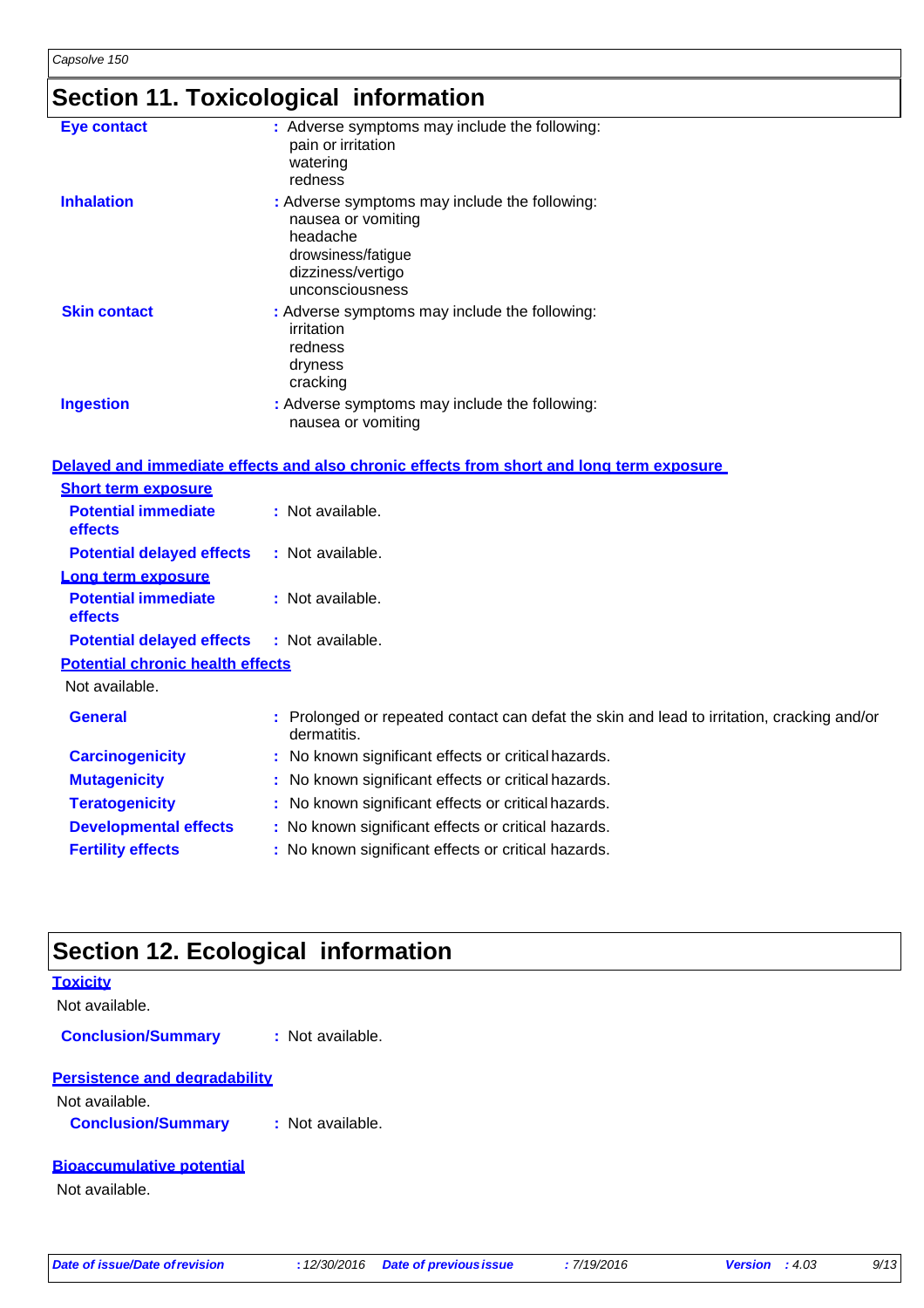# **Section 12. Ecological information**

#### **Mobility in soil**

**Soil/water partition coefficient** (K<sub>oc</sub>)

**:** Not available.

**Other adverse effects** : No known significant effects or critical hazards.

### **Section 13. Disposal considerations**

| <b>Disposal methods</b>    | : The generation of waste should be avoided or minimized wherever possible. Disposal<br>of this product, solutions and any by-products should at all times comply with the<br>requirements of environmental protection and waste disposal legislation and any<br>regional local authority requirements. Dispose of surplus and non-recyclable products<br>via a licensed waste disposal contractor. Waste should not be disposed of untreated to<br>the sewer unless fully compliant with the requirements of all authorities with jurisdiction.<br>Waste packaging should be recycled. This material and its container must be disposed<br>of in a safe way. Care should be taken when handling emptied containers that have not<br>been cleaned or rinsed out. Empty containers or liners may retain some product<br>residues. Vapor from product residues may create a highly flammable or explosive<br>atmosphere inside the container. Do not cut, weld or grind used containers unless they<br>have been cleaned thoroughly internally. Avoid dispersal of spilled material and runoff<br>and contact with soil, waterways, drains and sewers. |
|----------------------------|------------------------------------------------------------------------------------------------------------------------------------------------------------------------------------------------------------------------------------------------------------------------------------------------------------------------------------------------------------------------------------------------------------------------------------------------------------------------------------------------------------------------------------------------------------------------------------------------------------------------------------------------------------------------------------------------------------------------------------------------------------------------------------------------------------------------------------------------------------------------------------------------------------------------------------------------------------------------------------------------------------------------------------------------------------------------------------------------------------------------------------------------------|
| <b>RCRA classification</b> | $:$ D018                                                                                                                                                                                                                                                                                                                                                                                                                                                                                                                                                                                                                                                                                                                                                                                                                                                                                                                                                                                                                                                                                                                                             |

### **Section 14. Transport information**

|                                         | <b>DOT Classification</b>                                                                                                                                                                                                                                                                                                                                                                                                                                                                   | <b>IMDG</b>    | <b>IATA</b>                                                                                                       |
|-----------------------------------------|---------------------------------------------------------------------------------------------------------------------------------------------------------------------------------------------------------------------------------------------------------------------------------------------------------------------------------------------------------------------------------------------------------------------------------------------------------------------------------------------|----------------|-------------------------------------------------------------------------------------------------------------------|
| <b>UN number</b>                        | NA1993                                                                                                                                                                                                                                                                                                                                                                                                                                                                                      | Not regulated. | Not regulated.                                                                                                    |
| <b>UN proper</b><br>shipping name       | NA1993, Combustible liquid, n.o.<br>s., Combustible liquid, PG III<br>liquid                                                                                                                                                                                                                                                                                                                                                                                                                |                |                                                                                                                   |
| <b>Transport</b><br>hazard class(es)    | Combustible liquid.                                                                                                                                                                                                                                                                                                                                                                                                                                                                         |                |                                                                                                                   |
| <b>Packing group</b>                    | III                                                                                                                                                                                                                                                                                                                                                                                                                                                                                         |                |                                                                                                                   |
| <b>Environmental</b><br>hazards         | No.                                                                                                                                                                                                                                                                                                                                                                                                                                                                                         | No.            | No.                                                                                                               |
| <b>Additional</b><br><b>information</b> | Non-bulk packages (less than or<br>equal to 119 gal) of combustible<br>liquids are not regulated as<br>hazardous materials.<br><b>Packaging instruction</b><br>Passenger aircraft<br>Quantity limitation: 60 L<br>Packaging instructions: 203<br>(non-bulk)<br>Cargo aircraft<br>Quantity limitation: 220 L<br>Packaging instructions: 203<br>(non-bulk), 241(bulk)<br>Not regulated by the U.S.<br>Department of Transportation as<br>a hazardous material when<br>transported in non-bulk |                | The environmentally hazardous<br>substance mark may appear if<br>required by other transportation<br>regulations. |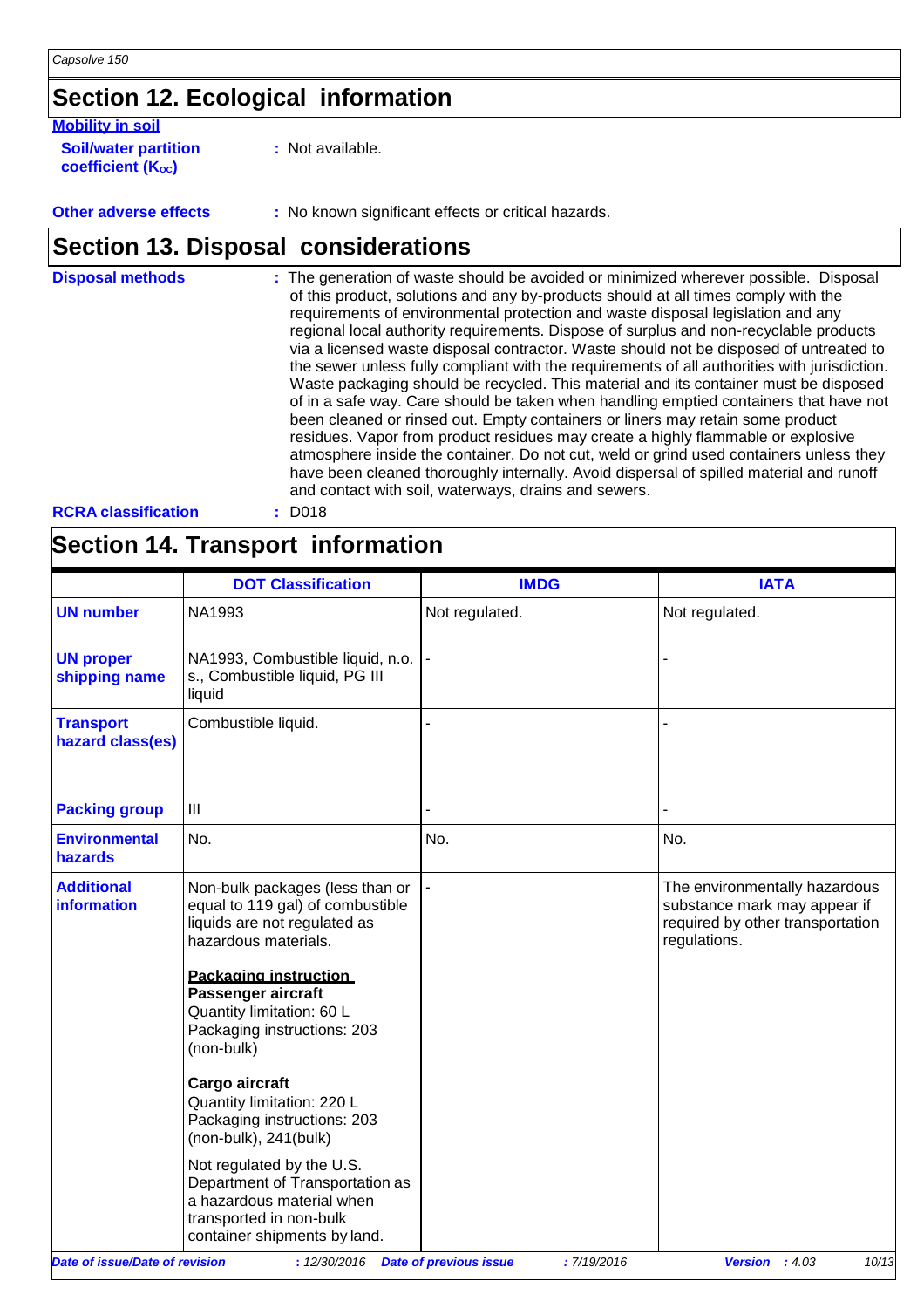### **Section 14. Transport information**

|                                                                                                         | Special precautions for user : Transport within user's premises: always transport in closed containers that are<br>upright and secure. Ensure that persons transporting the product know what to do in the<br>event of an accident or spillage. |
|---------------------------------------------------------------------------------------------------------|-------------------------------------------------------------------------------------------------------------------------------------------------------------------------------------------------------------------------------------------------|
| <b>Transport in bulk according : Not available.</b><br>to Annex II of MARPOL and<br>the <b>IBC</b> Code |                                                                                                                                                                                                                                                 |

### **Section 15. Regulatory information**

| <b>U.S. Federal regulations</b> | : TSCA 12(b) one-time export: Nonane, all isomers                                                                                                                                                                                                                                                                                                                             |
|---------------------------------|-------------------------------------------------------------------------------------------------------------------------------------------------------------------------------------------------------------------------------------------------------------------------------------------------------------------------------------------------------------------------------|
|                                 | United States inventory (TSCA 8b): All components are listed or exempted.                                                                                                                                                                                                                                                                                                     |
|                                 | Clean Water Act (CWA) 307: Naphthalene; Ethylbenzene; Toluene; benzene                                                                                                                                                                                                                                                                                                        |
|                                 | Clean Water Act (CWA) 311: Naphthalene; Ethylbenzene; Toluene; benzene                                                                                                                                                                                                                                                                                                        |
|                                 | This material is classified as an oil under Section 311 of the Clean Water Act (CWA)<br>and the Oil Pollution Act of 1990 (OPA). Discharges or spills which produce a visible<br>sheen on waters of the United States, their adjoining shorelines, or into conduits leading<br>to surface waters must be reported to the EPA's National Response Center at (800)<br>424-8802. |

| <b>Composition/information on ingredients</b> |                   |
|-----------------------------------------------|-------------------|
| <b>SARA 304 RQ</b>                            | : Not applicable. |
| <b>SARA 311/312</b>                           |                   |

**Classification : Fire hazard** 

Immediate (acute) health hazard

#### **Composition/information on ingredients**

| <b>Name</b>         | <b>Fire</b><br><b>hazard</b> | <b>Sudden</b><br><b>release of</b><br><b>pressure</b> | <b>Reactive</b> | Immediate<br>(acute)<br>health<br>hazard | <b>Delaved</b><br>(chronic)<br>health<br>hazard |
|---------------------|------------------------------|-------------------------------------------------------|-----------------|------------------------------------------|-------------------------------------------------|
| C9-C15 Cycloalkanes | Yes.                         | No.                                                   | No.             | Yes.                                     | No.                                             |
| C9-C15 Alkanes      | Yes.                         | No.                                                   | No.             | Yes.                                     | No.                                             |

#### **State regulations**

**Massachusetts :** The following components are listed: NONANE

**New York :** None of the components are listed.

**New Jersey :** The following components are listed: NONANE

**Pennsylvania :** The following components are listed: NONANE

#### **California Prop. 65**

**WARNING:** This product contains less than 0.1% of a chemical known to the State of California to cause cancer. **WARNING:** This product contains less than 1% of a chemical known to the State of California to cause birth defects or other reproductive harm.

| <b>Ingredient name</b>        | $\frac{9}{6}$ | <b>Reproductive</b><br><b>Cancer</b> | No significant risk<br>level | <b>Maximum</b><br>acceptable dosage<br>level |       |
|-------------------------------|---------------|--------------------------------------|------------------------------|----------------------------------------------|-------|
|                               |               |                                      |                              |                                              |       |
|                               |               |                                      |                              |                                              |       |
| ate of issue/Date of revision | : 12/30/2016  | <b>Date of previous issue</b>        | :7/19/2016                   | <b>Version</b> : $4.03$                      | 11/1: |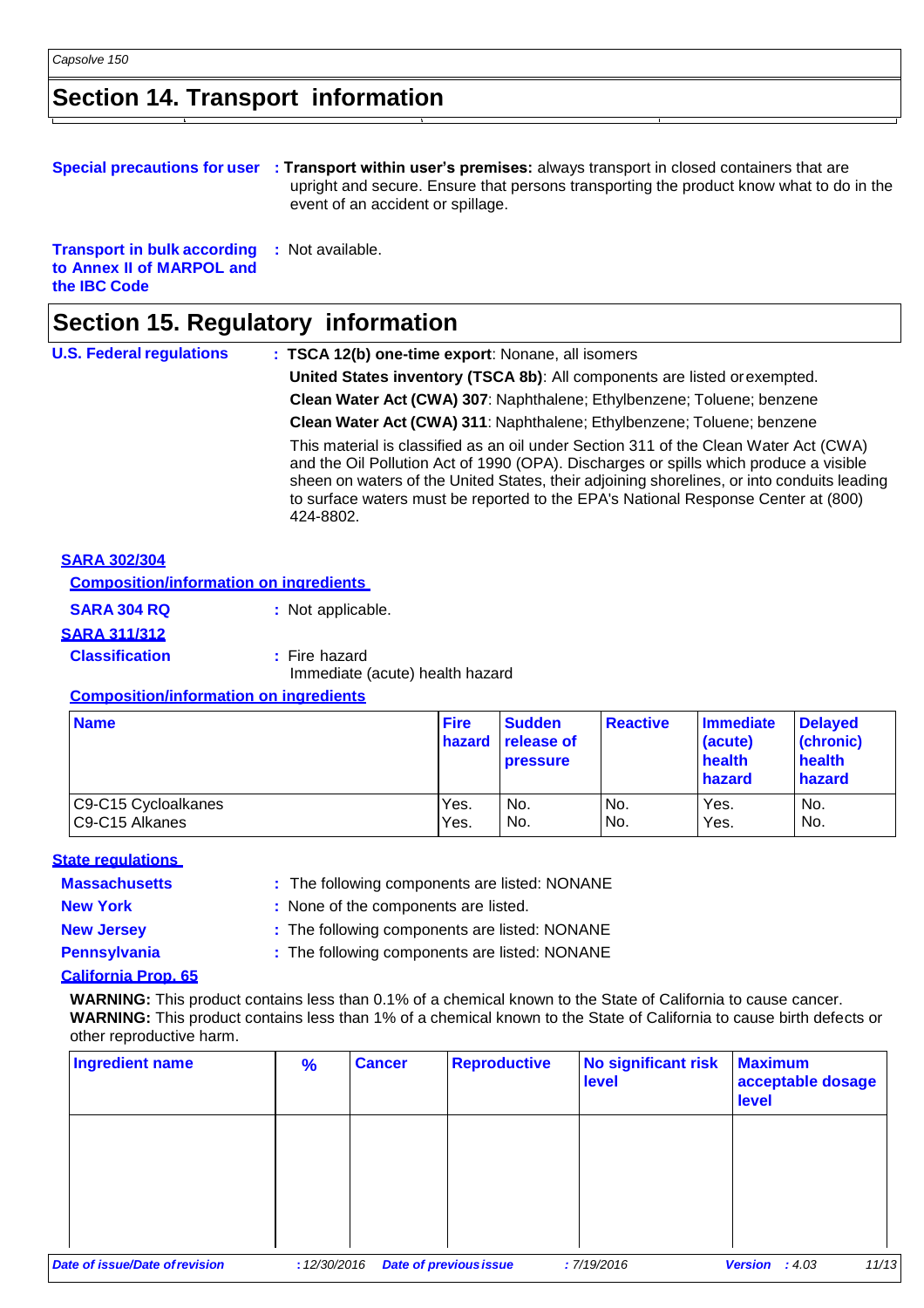### **Section 15. Regulatory information**

|              | < 0.001     | Yes. | No.                        | Yes.           |                 |                                                                                                      |
|--------------|-------------|------|----------------------------|----------------|-----------------|------------------------------------------------------------------------------------------------------|
| Ethylbenzene | < 0.001     | Yes. | No.                        |                |                 |                                                                                                      |
|              |             |      |                            | 54 µg/day      |                 |                                                                                                      |
|              |             |      |                            | (inhalation)   |                 |                                                                                                      |
| Toluene      |             |      | Yes.                       | No.            |                 |                                                                                                      |
|              |             |      |                            |                |                 |                                                                                                      |
| benzene      |             | Yes. | Yes.                       |                |                 |                                                                                                      |
|              |             |      |                            | (ingestion)    |                 |                                                                                                      |
|              |             |      |                            | $13 \mu g/day$ |                 |                                                                                                      |
|              |             |      |                            | (inhalation)   | (inhalation)    |                                                                                                      |
|              | Naphthalene |      | $< 0.0001$ No.<br>< 0.0001 |                | $6.4 \mu g/day$ | No.<br>41 µg/day (ingestion) No.<br>7000 µg/day<br>(ingestion)<br>24 µg/day (ingestion)<br>49 µg/day |

| <b>International requlations</b> |                                                                                                                                                                                                        |
|----------------------------------|--------------------------------------------------------------------------------------------------------------------------------------------------------------------------------------------------------|
| <b>WHMIS (Canada)</b>            | : Class B-3: Combustible liquid with a flash point between $37.8^{\circ}$ C (100 $^{\circ}$ F) and 93.3 $^{\circ}$ C<br>$(200^{\circ}F).$<br>Class D-2B: Material causing other toxic effects (Toxic). |
| <b>International lists</b>       |                                                                                                                                                                                                        |
| <b>National inventory</b>        |                                                                                                                                                                                                        |
| <b>United States</b>             | : All components are listed or exempted.                                                                                                                                                               |
| <b>Australia</b>                 | : All components are listed or exempted.                                                                                                                                                               |
| <b>Canada</b>                    | : All components are listed or exempted.                                                                                                                                                               |
| <b>China</b>                     | : All components are listed or exempted.                                                                                                                                                               |
| <b>Europe</b>                    | : All components are listed or exempted.                                                                                                                                                               |
| <b>Japan</b>                     | Japan inventory (ENCS): All components are listed or exempted.<br>Japan inventory (ISHL): Not determined.                                                                                              |
| <b>Malaysia</b>                  | : All components are listed or exempted.                                                                                                                                                               |
| <b>New Zealand</b>               | : All components are listed or exempted.                                                                                                                                                               |
| <b>Philippines</b>               | : All components are listed or exempted.                                                                                                                                                               |
| <b>Republic of Korea</b>         | : All components are listed or exempted.                                                                                                                                                               |
| <b>Taiwan</b>                    | : Not determined.                                                                                                                                                                                      |
| <b>Turkey</b>                    | : Not determined.                                                                                                                                                                                      |
| . .                              | .                                                                                                                                                                                                      |

#### **Section 16. Other information**

**National Fire Protection Association (U.S.A.)**



**Reprinted with permission from NFPA 704-2001, Identification of the Hazards of Materials for Emergency Response Copyright ©1997, National Fire Protection Association, Quincy, MA 02269. This reprinted material is not the complete and official position of the National Fire Protection Association, on the referenced subject which is represented only by the standard in its entirety.**

**Copyright ©2001, National Fire Protection Association, Quincy, MA 02269. This warning system is intended to be interpreted and applied only by properly trained individuals to identify fire, health and reactivity hazards of chemicals. The user is referred to certain limited number of chemicals with recommended classifications in**  NFPA 49 and NFPA 325, which would be used as a guideline only. Whether the chemicals are classified by NFPA **or not, anyone using the 704 systems to classify chemicals does so at their own risk.**

#### **Procedure used to derive the classification**

| <b>Classification</b>                            | <b>Justification</b>  |
|--------------------------------------------------|-----------------------|
| <b>FLAMMABLE LIQUIDS - Category 4</b>            | On basis of test data |
| <b>SKIN IRRITATION - Category 2</b>              | Calculation method    |
| SPECIFIC TARGET ORGAN TOXICITY (SINGLE           | Calculation method    |
| <b>EXPOSURE)</b> (Narcotic effects) - Category 3 |                       |
| <b>ASPIRATION HAZARD - Category 1</b>            | Expert judgment       |